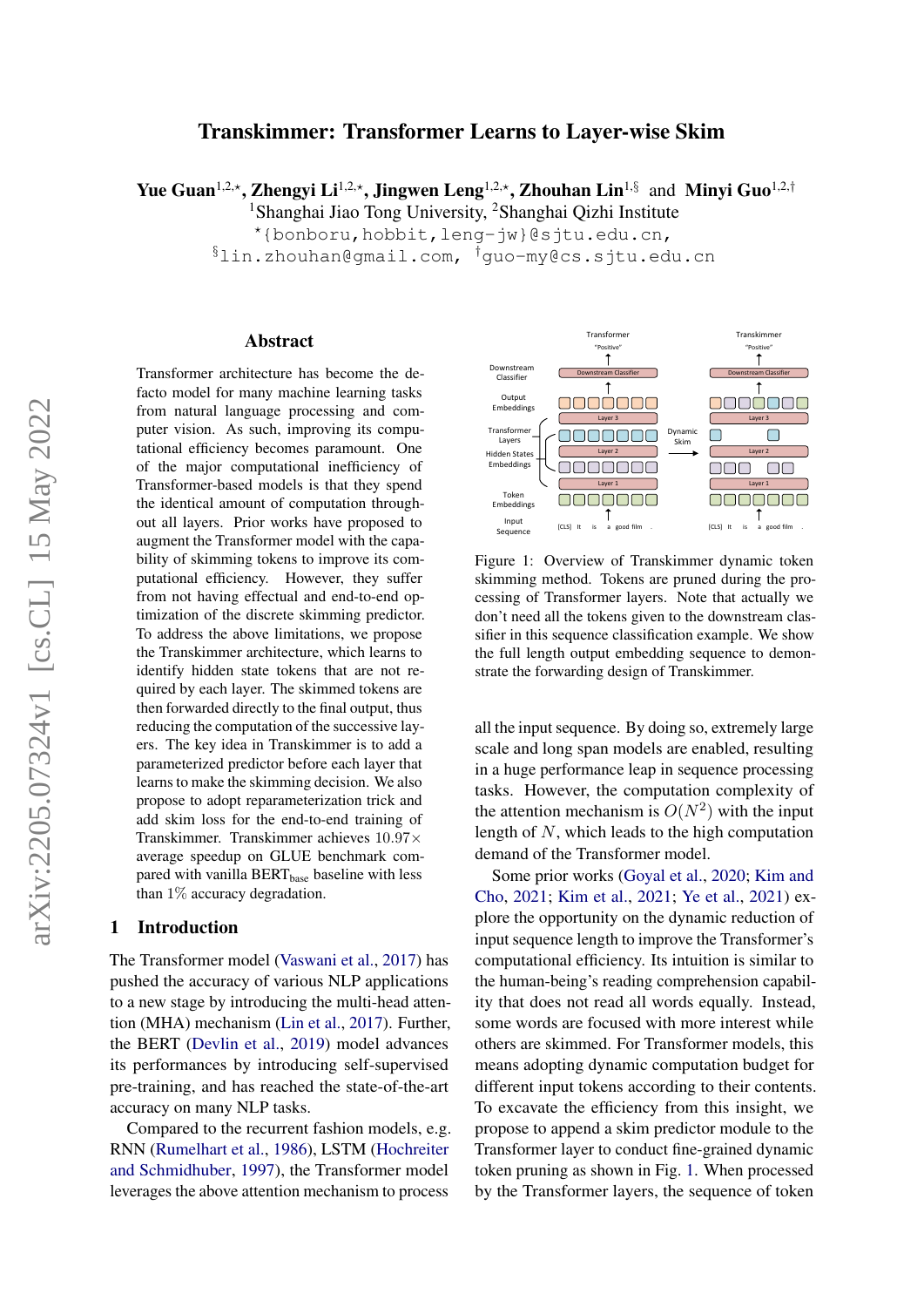hidden state embeddings are pruned at each layer with reference to its current state. Less relevant tokens are skimmed without further computation and forwarded to the final output directly. Only the significant tokens are continued for successive layers for further processing. This improves the Transformer model inference latency by reducing the input tensors on the sequence length dimension.

However, the optimization problem of such skim decision prediction is non-trivial. To conduct pruning of dynamic tensors, non-differentiable discrete skim decisions are applied. Prior works have proposed to use soft-masking approximation or reinforcement learning to resolve, which leads to approximation mismatch or nonuniform optimization. Transkimmer propose to adopt reparameterization technique [\(Jang et al.,](#page-9-4) [2017\)](#page-9-4) to estimate the gradient for skim prediction. As such, we can achieve the end-to-end joint optimization obejective and training paradigm. By jointly training the downstream task and skim objective, the Transformer learns to selectively skim input contents. In our evaluation, we show Transkimmer outperforms all prior input reduction works on inference speedup gain and model accuracy. Specifically, BERT<sub>base</sub> is accfelerated for  $10.97\times$  on GLUE benchmark and  $2.81\times$  without counting the padding tokens. Moreover, we also demonstrate the method proposed by Transkimmer is generally applicable to pre-trained language models and compression methods with RoBERTa, DistillBERT and ALBERT models.

This paper contributes to the following 3 aspects.

- We propose the Transkimmer model which accelerates the Transformer inference with dynamic token skimming.
- We further propose an end-to-end joint optimization method that trains the skim strategy together with the downstream objective.
- We evaluate the proposed method on various datasets and backbone models to demonstrate its generality.

# 2 Related Works

Recurrent Models with Skimming. The idea to skip or skim irrelevant sections or tokens of input sequence has been studied in NLP models, especially recurrent neural networks (RNN) [\(Rumel](#page-10-2)[hart et al.,](#page-10-2) [1986\)](#page-10-2) and long short-term memory network (LSTM) [\(Hochreiter and Schmidhuber,](#page-9-1) [1997\)](#page-9-1). When processed recurrently, skimming the computation of a token is simply jumping the current step and keep the hidden states unchanged. LSTM-Jump [\(Yu et al.,](#page-11-1) [2017\)](#page-11-1), Skim-RNN [\(Seo](#page-10-4) [et al.,](#page-10-4) [2018\)](#page-10-4), Structural-Jump-LSTM [\(Hansen et al.,](#page-9-5) [2019\)](#page-9-5) and Skip-RNN [\(Campos et al.,](#page-9-6) [2018\)](#page-9-6) adopt this skimming design for acceleration in recurrent models.

Transformer with Input Reduction. Unlike the sequential processing of the recurrent models, the Transformer model calculates all the input sequence tokens in parallel. As such, skimming can be regarded as the reduction of hidden states tensor on sequence length dimension. Universal Transformer [\(Dehghani et al.,](#page-9-7) [2019\)](#page-9-7) proposes a dynamic halting mechanism that determines the refinement steps for each token. DeFormer [\(Cao et al.,](#page-9-8) [2020\)](#page-9-8) proposes a dual-tower structure to process the question and context part separately at shallow layers specific for QA task. The context branch is preprocessed off-line and pruned at shallow layers. Also dedicated for QA tasks, Block-Skim [\(Guan](#page-9-9) [et al.,](#page-9-9) [2021\)](#page-9-9) proposes to predict and skim the irrelevant context blocks by analyzing the attention weight patterns. Progressive Growth [\(Gu et al.,](#page-9-10) [2021\)](#page-9-10) randomly drops a portion of input tokens during training to achieve better pre-training efficiency.

Another track of research is to perform such input token selection dynamically during inference, which is the closest to our idea. POWER-BERT [\(Goyal et al.,](#page-9-2) [2020\)](#page-9-2) extracts input sequence at token level while processing. During the finetuning process for downstream tasks, [Goyal et al.](#page-9-2) proposes a soft-extraction layer to train the model jointly. Length-Adaptive Transformer [\(Kim and](#page-9-3) [Cho,](#page-9-3) [2021\)](#page-9-3) improves it by forwarding the inflected tokens to final downstream classifier as recovery. Learned Token Pruning [\(Kim et al.,](#page-10-3) [2021\)](#page-10-3) improves POWER-BERT by making its pre-defined sparsity ratio a parameterized threshold. TR-BERT [\(Ye](#page-11-0) [et al.,](#page-11-0) [2021\)](#page-11-0) adopts reinforcement learning to independently optimize a policy network that drops tokens. Comparison to these works are discussed in detail in Sec. [3.](#page-2-0) Moreover, SpAttn [\(Wang](#page-10-5) [et al.,](#page-10-5) [2021\)](#page-10-5) facilitate POWER-BERT design with a domain-specific hardware design for better acceleration and propose to make skimming decisions with attention values from all layers.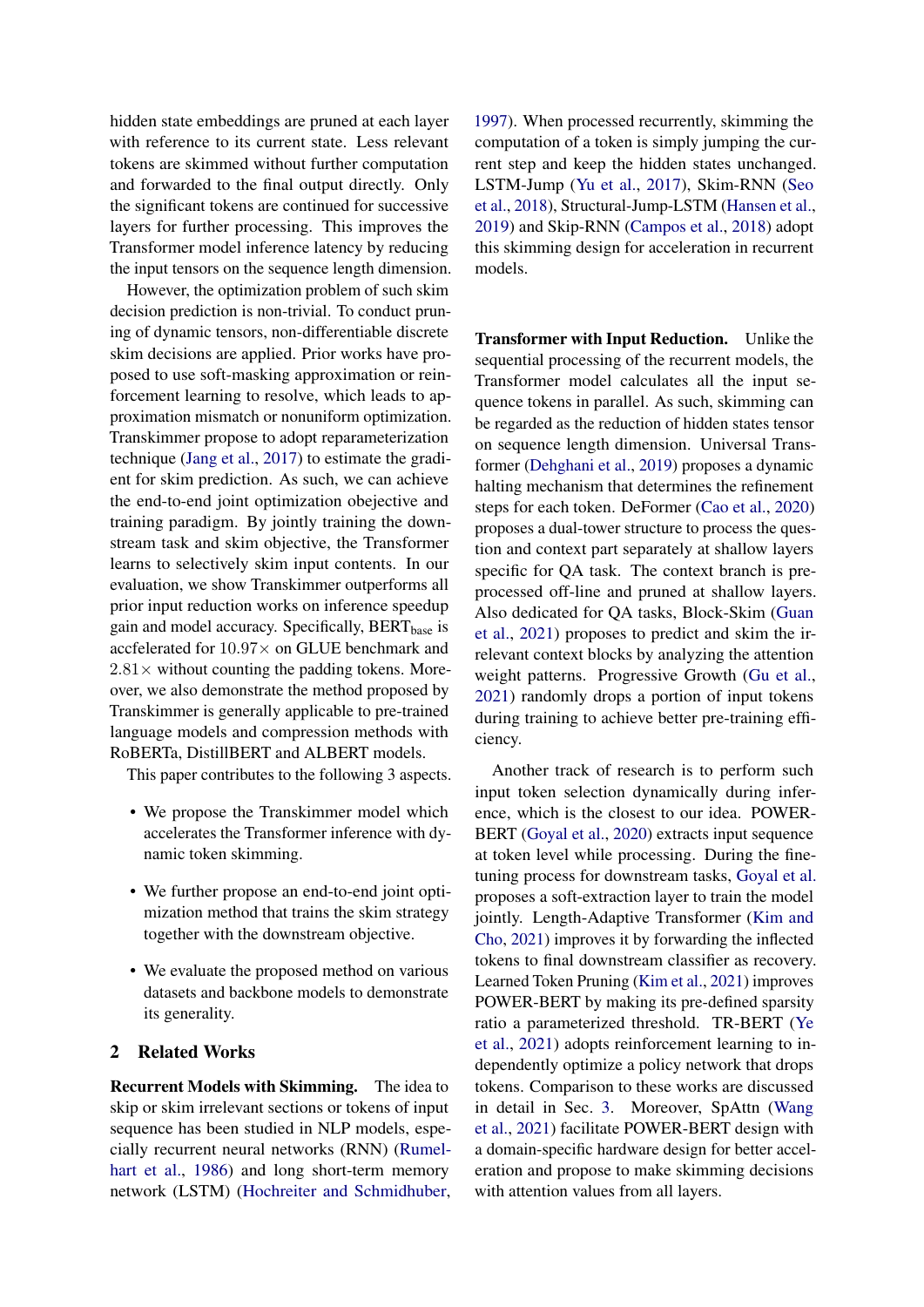Early Exit Early exit [\(Panda et al.,](#page-10-6) [2016;](#page-10-6) [Teer](#page-10-7)[apittayanon et al.,](#page-10-7) [2016\)](#page-10-7) is another method to execute the neural network with input-dependent computational complexity. The idea is to halt the execution during model processing at some early exits. Under the circumstance of processing sequential inputs, early exit can be viewed as a coarsegrained case of input skimming. With the hard constraint that all input tokens are skimmed at the same time, early exit methods lead to worse accuracy and performance results compared to input skimming methods. However, the early exit method is also generally applicable to other domains like convolutional neural networks (CNN). DeeBERT [\(Xin et al.,](#page-11-2) [2020\)](#page-11-2), PABEE [\(Zhou et al.,](#page-11-3) [2020\)](#page-11-3), FastBERT [\(Liu et al.,](#page-10-8) [2020\)](#page-10-8) are some recent works adopting early exit in Transformer models. Magic Pyramid [\(He et al.,](#page-9-11) [2021\)](#page-9-11) proposes to combine the early exit and the input skimming ideas together. Tokens are skimmed with fine-grained granularity following POWER-BERT design and the whole input sequence is halted at some early exits.

Efficient Transformer. There are also many efforts for designing efficient Transformers [\(Zhou](#page-11-3) [et al.,](#page-11-3) [2020;](#page-11-3) [Wu et al.,](#page-10-9) [2020;](#page-10-9) [Tay et al.,](#page-10-10) [2020\)](#page-10-10). For example, researchers have applied well studied compression methods to Transformers, such as pruning [\(Guo et al.\)](#page-9-12), quantization [\(Wang and](#page-10-11) [Zhang,](#page-10-11) [2020;](#page-10-11) [Guo et al.,](#page-9-13) [2022\)](#page-9-13), distillation [\(Sanh](#page-10-12) [et al.,](#page-10-12) [2019\)](#page-10-12), and weight sharing. Other efforts focus on dedicated efficient attention mechanism considering its quadratic complexity of sequence length [\(Kitaev et al.,](#page-10-13) [2020;](#page-10-13) [Beltagy et al.,](#page-9-14) [2020;](#page-9-14) [Za](#page-11-4)[heer et al.,](#page-11-4) [2020\)](#page-11-4) or efficient feed-forward neural network (FFN) design regarding its dominant complexity in Transformer model [\(Dong et al.,](#page-9-15) [2021\)](#page-9-15). Transkimmer is orthogonal to these techniques on the input dimension reduction.

## <span id="page-2-0"></span>3 Input Skimming Search Space

In this section, we discuss the challenges of dynamic input skimming idea in details. Moreover, we compare techniques and design decisions from prior works described in Tbl. [1.](#page-2-1)

#### <span id="page-2-2"></span>3.1 Optimization Method

The first challenge of input skimming is the optimization with discrete skimming decisions. In specific, the decision for pruning the hidden state tensors (i.e., reducing their sequence length) is

<span id="page-2-1"></span>

| Models                              | Optimization   | Input     | Discard | Strategy |
|-------------------------------------|----------------|-----------|---------|----------|
| POWER-BERT<br>(Goyal et al., 2020)  | Soft-Masking   | Attention | Discard | Searched |
| LAT<br>(Kim and Cho, 2021)          | Soft-Masking   | Attention | Forward | Searched |
| LTP<br>(Kim et al., 2021)           | Soft-Masking   | Attention | Discard | Learned  |
| <b>TR-BERT</b><br>(Ye et al., 2021) | RL             | Embedding | Forward | Searched |
| Transkimmer                         | Reparameterize | Embedding | Forward | Learned  |

Table 1: Summary of prior token reduction works and their design choices including POWER-BERT, Length-Adaptive Transformer (LAT), Learned Token Pruning (LTP) and TR-BERT. The design details are discussed in Sec. [3.](#page-2-0)

a binary prediction. As such, the skim prediction model is non-differentiable and unable to be directly optimized by gradient back propagation. Prior works handle the discrete binary skimming decision by using a set of complicated training techniques, which we categorize in Tbl. [1.](#page-2-1)

Soft-Masking. Some works [\(Goyal et al.,](#page-9-2) [2020;](#page-9-2) [Kim and Cho,](#page-9-3) [2021;](#page-9-3) [Kim et al.,](#page-10-3) [2021\)](#page-10-3) propose to use the soft-masking training trick which uses a continuous value for predicting the skimming prediction. During the training process, the predicted value is multiplied to the hidden states embedding vectors so that no actual pruning happens. In the inference phase, this continuous skimming prediction value is binarized by a threshold-based step function. The threshold value is pre-defined or determined through a hyper-parameter search process. Obviously, there exists a training-inference paradigm mismatch where the actual skimming only happens at the inference time. Such a mismatch leads to a significant accuracy degradation.

Reinforcement Learning. TR-BERT [\(Ye et al.,](#page-11-0) [2021\)](#page-11-0) proposes to use the reinforcement learning (RL) to solve the discrete skimming decision problem. It uses a separated policy network as the skimming predictor, and the backbone Transformer model is considered as the value network. At first, the backbone Transformer is fine-tuned separately. It then updates the skimming policy network by using the RL algorithm. This multi-step training paradigm is tedious. And training the backbone Transformer and skimming policy network separately is sub-optimal compared to the joint optimization paradigm. Moreover, the large search space of such RL objective is difficult to converge especially on small downstream datasets.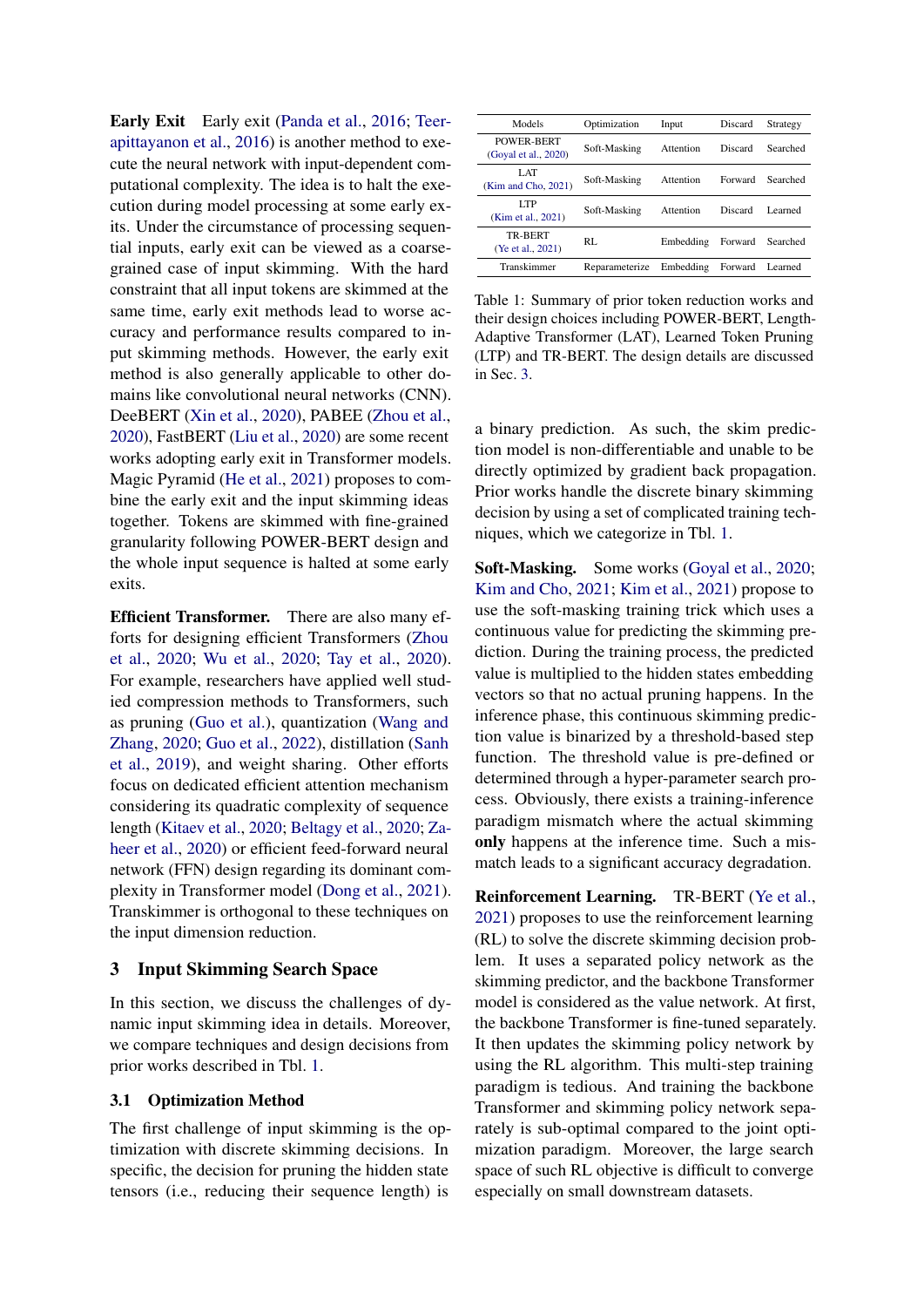Reparameterization. In this work, we propose to use the reparameterization technique to address the discrete skimming decision challenge. Its core idea is to sample the backward propagation gradient during training, whose details we describe in Sec. [4.](#page-3-0) The advantage of our method is that it enables the joint optimization of skim predictor and backbone Transformer model and therefore achieves the optimal solution. For example, we will later demonstrate in Fig. [4](#page-7-0) that the different tasks or datasets prefer different layer-wise skimming strategies, which are learned by our method. We will further explain the results in Sec. [5.4.](#page-8-0)

### 3.2 Design Choices

In our work, we also jointly consider other design choices regarding the skimming optimization, which includes the choice of input to the skimming module and how to deal with the skimmed input. We first explain the choices made by prior works, and then explain the choice of our method.

Strategy. For the skimming optimization methods described above, there can be different strategies regarding the implementation details. Generally, the skimming strategy can be categorized into search-based or learning-based approach, as described in Tbl. [1.](#page-2-1) However, when applied to various downstream NLP tasks and datasets, the dynamic skimming scheme prefers different layerwise strategies as we mentioned above. This layerwise skimming characteristics makes the searchbased approach not scalable and generally applicable. In contrast, our method enables the joint training of skimming strategy and downstream task , which leads to better skimming decisions with reference to both efficiency and accuracy. LTP is the only by prior works adopting learning-based method, which, however, uses the soft-masking approach and suffers from the training-inference mismatch.

Input for Skimming. POWER-BERT, LAT and LTP treat the attention weight value as importance score and utilize it as the criterion for making the skimming decision. Compared to this value-based method [\(Guan et al.,](#page-9-16) [2020\)](#page-9-16), TR-BERT uses hidden state embeddings as input feature. In our work, we use the hidden state embeddings because they enclose contextual information of the corresponding input token. Our work shows that the joint training of skimming module and backbone Transformer

model leads to that the embeddings also learn to carry features for skimming prediction.

Skimming Tokens. For the tokens pruned dynamically by the skimming decision during processing, it is natural to remove them from all the successive layers. However, LAT and TR-BERT propose to forward such tokens to the final output of the Transformer encoder, which keeps the dimension of the Transformer output unchanged. Our work adopts the forward-based design because it is more friendly for the Transformer decoder module on downstream tasks.

### <span id="page-3-0"></span>4 Transkimmer Methodology

## 4.1 Transformer with Skim Predictor

To predict which tokens to be pruned, we append an extra prediction module before each layer as shown in Fig. [2.](#page-4-0) This prediction module outputs a skimming mask M, which is used to gather the hidden state embedding  $H$  at the sequence length dimension. The pruned embedding is then feed to the Transformer layer as its input.

$$
H^{i+1} = Transfer(H^i)
$$
  
= Transformer<sup>*i*</sup>(Gather(H<sup>*i*</sup>, M<sup>*i*</sup>)) (1)

In the skim mask, we use output 1 to denote remaining tokens and 0 to denote pruned tokens. The gathering operation is to select the input tensor with a provided mask. By optimizing this stand-alone skim module, syntactically redundant and semantically irrelevant tokens are skimmed and pruned. The proposed skim predictor module is a multilayer perceptron (MLP) network composed of 2 linear layers with a layer norm operation [\(Ba et al.,](#page-9-17) [2016\)](#page-9-17) and GeLU activation [\(Hendrycks and Gim](#page-9-18)[pel,](#page-9-18) [2016\)](#page-9-18). The activation function is an arbitrary function with discrete output as skim decision.

$$
M^{i} = SkimPredictor(H^{i})
$$
  
=  $Activation(MLP(H^{i}))$  (2)  
where  $MLP = Linear(GeLU(LN(Linear)))$ 

This skim predictor introduces extra model parameters and computation overhead. However, both of them are very small compared to the vanilla Transformer model, which are about 7.9% and 6.5% respectively. We demonstrate later that the computation overhead of skim module is much smaller than the benefits brought by the reduction of input tensor through skimming.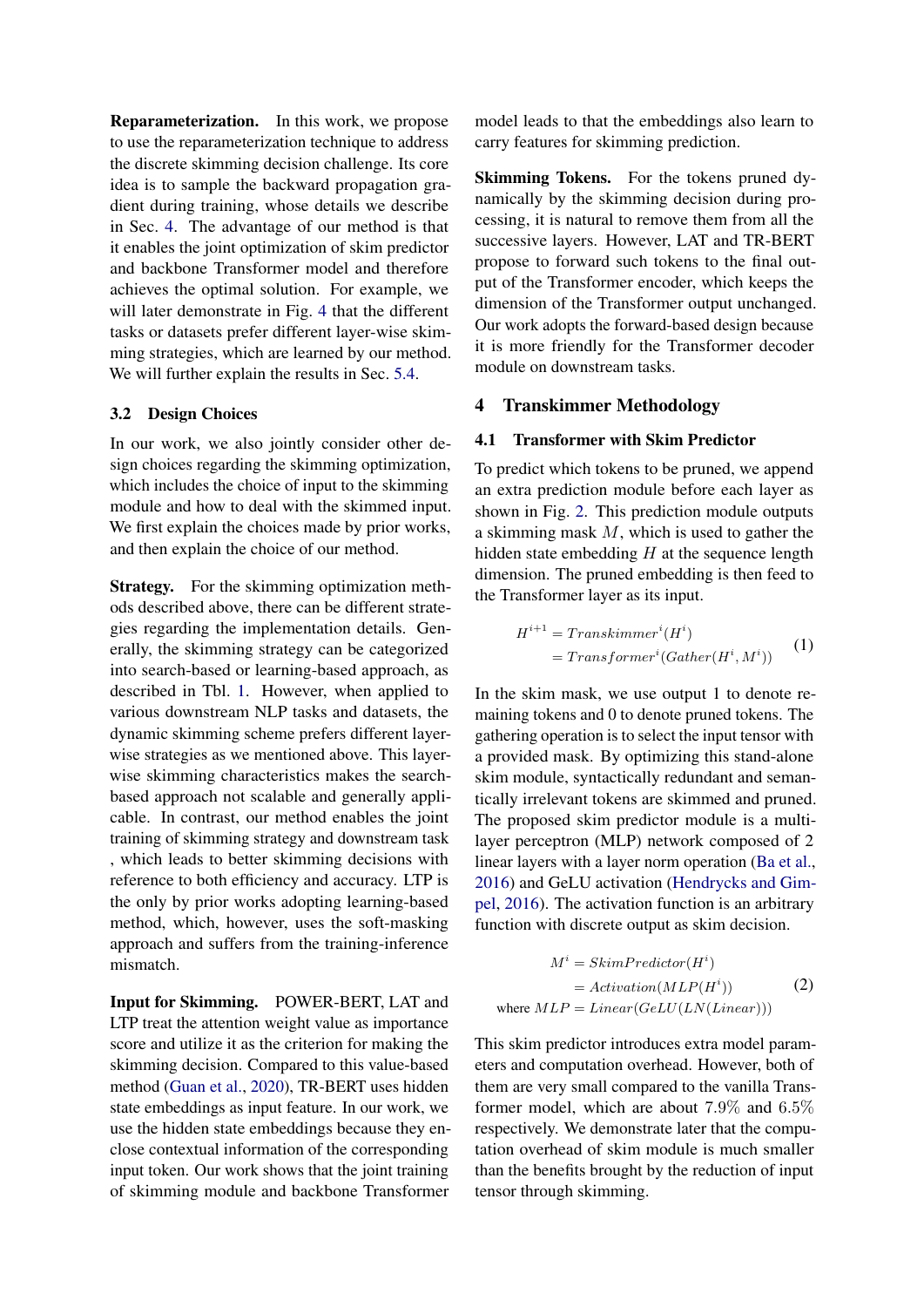<span id="page-4-0"></span>

Figure 2: Architecture and end-to-end optimization objective of Transkimmer. The dashed token embeddings are directly forwarded to the final output of Transformer layers without further processing.

For the tokens pruned by the skim module at each layer, we forward the these pruned hidden state embeddings to the last Transformer layer. As such, the final output of the whole Transformer model is composed of token embeddings skimmed at all layers and the ones processed by all layers without being skimmed.

$$
H^{L} = \sum_{i=0}^{L-1} H^{i} \cdot M^{i} \tag{3}
$$

And this output is used for classification layers on various downstream tasks. This makes the skimming operation also compatible for token classification tasks such as extractive question answering (QA) and named entity recognition (NER). This also restores the once abandoned information for downstream tasks.

## 4.2 End-to-End Optimization

In the above discussion, we have described that Transkimmer can be easily augmented to a backbone model without modification to its current structure. Furthermore, Transkimmer is also capable to utilize the pre-trained model parameters and finetune the Transkimmer activated Transformerbased models on downstream tasks. With an extra skim loss appended to the optimization object, this fine-tuning process is also performed end-to-end without changing its origin paradigm.

Skim Attention. In the training procedure, Transkimmer does not prune the hidden state tensors as it does in the inference time. Because the gathering and pruning operation of a portion of tokens prevents the back-propagation of their gradients. The absence of error signal from negative samples interference the convergence of the Transkimmer model. Therefore, we propose skim-attention to mask the reduced tokens in training instead of actually pruning them. The attention weights to the skimmed tokens are set to 0 and thus unreachable by the other tokens.

$$
SkimAttn(Hi) = Attn(Hi) \cdot Mi
$$
 (4)

By doing so, the remaining tokens will have the identical computational value as actually pruning. And the gradient signal is passed to the skim predictor module from the skim attention multiplication.

Gumbel Softmax. Following the discussion in Sec. [3.1,](#page-2-2) the output decision mask of skim predictor is discrete and non-differentiable. To conquer this inability of back propagation, we use the reparameterization method [\(Jang et al.,](#page-9-4) [2017\)](#page-9-4) to sample the discrete skim prediction from the output probability distribution  $\pi^{i}$  of the MLP. The gradient of the non-differentiable activation function is estimated from the Gumbel-Softmax distribution during back propagation.

$$
M_j^i = Activation(\pi_j^i) , \text{for } j = 0, 1
$$
  
= GumbelSoftmax(\pi\_j^i)  
= 
$$
\frac{exp((log(\pi_j^i) + g_j^i)/\tau)}{\sum_{k=0}^1 exp((log(\pi_k^i) + g_k^i)/\tau)}
$$
 (5)

 $g_j^i$  are independent and identically sampled from  $\tilde{Gumbel}(0, 1)$  distribution.  $\tau$  is the temperature hyper-parameter controlling the one-hot prediction distribution. We take  $\tau = 0.1$  for all experiments.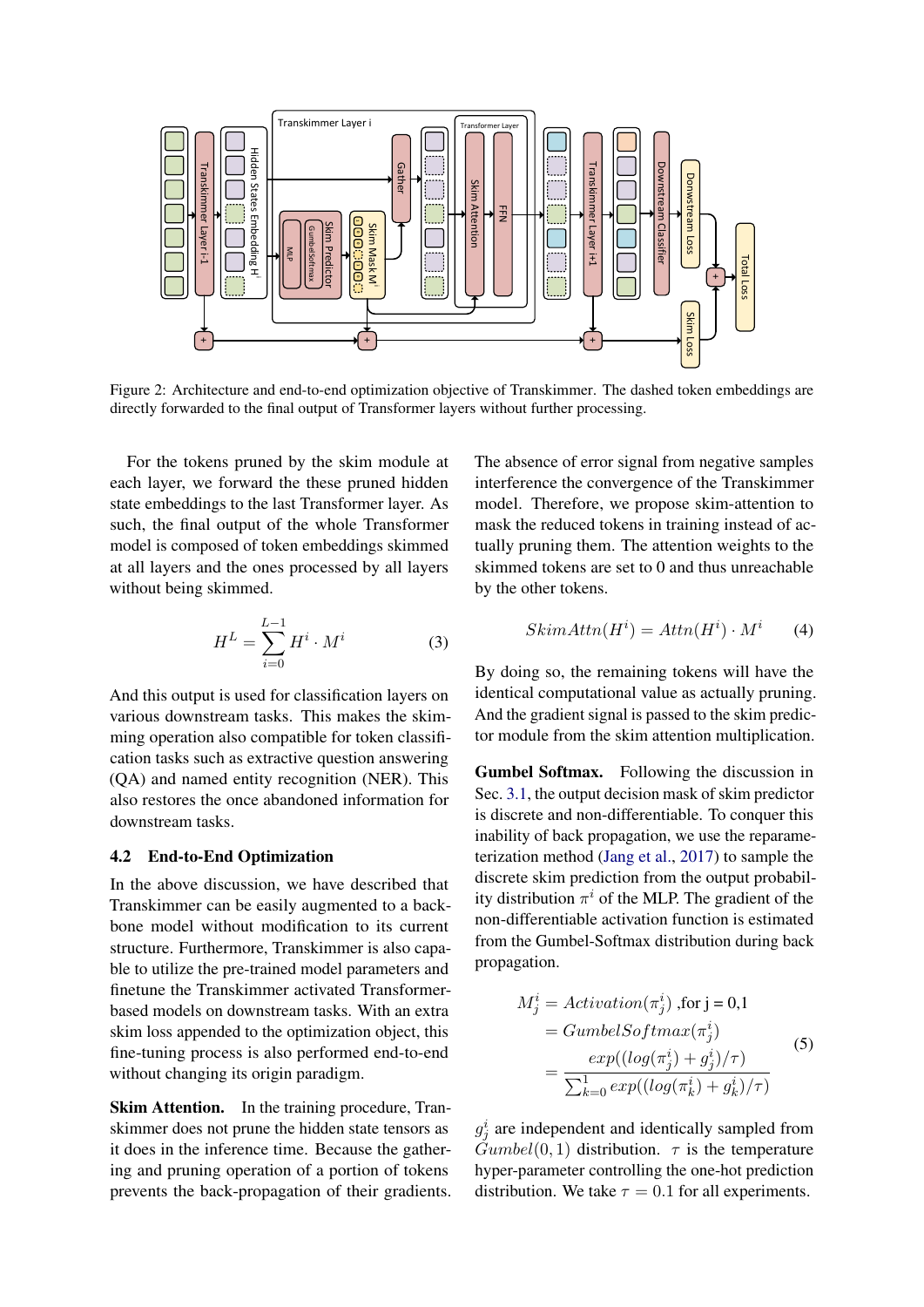<span id="page-5-0"></span>

| Dataset                      | CoLA          | <b>RTE</b> | <b>OOP</b> | <b>MRPC</b>                             | $SST-2$ | MNLI WNLI ONLI |      |       | STS-B      | SOuAD | <b>IMDB</b> | YELP                          | 20News |
|------------------------------|---------------|------------|------------|-----------------------------------------|---------|----------------|------|-------|------------|-------|-------------|-------------------------------|--------|
| Task                         | Acceptability |            |            | NLI Similarity Paraphrase Sentiment NLI |         |                | NLI. | OA.   | Similarity | OА    |             | Sentiment Sentiment Sentiment |        |
| Average Sample Length        |               | -64        | 30         |                                         |         | 39             |      |       |            | 152   | 264         |                               | 551    |
| <b>Input Sequence Length</b> | 64            | 256        | 128        | 128                                     | 64      | 128            | 128  | 128   | 64         | 384   | 512         | 512                           | 512    |
| <b>Harmony Coefficient</b>   | 0.3           | $_{0.8}$   | 0.2        | 0.5                                     | 0.3     | 0.2            | 0.5  | (0.1) | 0.3        | 0.8   | 0.5         |                               | 0.5    |

Table 2: Summary of evaluation datasets. The input sequence length matches the setting of prior works POWER-BERT and LTP. It is determined by covering 99 percentile of input samples without truncation.

To achieve better token sparsification ratio, we further add a skim loss term to the overall optimization objective as follows

$$
Loss_{skim} = \frac{1}{L} \sum_{L-1}^{1} \frac{sum(M^{i})}{len(M^{i})}.
$$
 (6)

The skim loss is essentially the ratio of tokens remained in each layer thus representing the computation complexity speedup. By decreasing this objective, more tokens are forced to be pruned during processing. To collaborate with the original downstream task loss, we use a harmony coefficient  $\lambda$  to balance the two loss terms. As such, the total loss used for training is formulated as

$$
Loss_{total} = Loss_{downstream} + \lambda Loss_{skim}. \tag{7}
$$

With the use of the previous settings, the Transkimmer model is trained end-to-end without any change to its original training paradigm.

Unbalanced Initialization. Another obstacle is that skimming tokens during the training process makes it much unstable and decreases its accuracy performance. With the pre-trained language modeling parameters, the skim predictor module is random initialized and predicts random decisions. This induces significant processing mismatch in the backbone Transformer model, where all tokens are accessible. Consequently, the randomly initialized skim predictor makes the training unstable and diverged. We propose an unbalance initialization technique to solve this issue. The idea is to force positive prediction at first and learn to skim gradually. Generally, parameters are initialized by zero mean distribution as

$$
\omega \sim N(0, \sigma). \tag{8}
$$

We propose to initialize the bias vector of the last linear layer in the skim predictor MLP with unbalanced bias as

$$
\beta_i \sim N((-1)^{i+1}\mu_0, \sigma), \tag{9}
$$

where  $i$  stands for the bias vector for prediction 1 or 0. Consequently, the skim predictor tends to reserve tokens rather than skimming them when innocent. The mean value  $\mu_0$  of the unbalanced distribution set to 5 for all the experiments.

## 5 Evaluation

#### 5.1 Setup

Datasets. We evaluate the proposed Transkimmer method on various datasets. We use the GLUE[\(Wang et al.,](#page-10-14) [2019\)](#page-10-14) benchmark including 9 classification/regression datasets, extractive question answering dataset SQuAD-v2.0, and sequence classification datasets 20News [\(Lang,](#page-10-15) [1995\)](#page-10-15), YELP [\(Zhang et al.,](#page-11-5) [2015\)](#page-11-5) and IMDB [\(Maas](#page-10-16) [et al.,](#page-10-16) [2011\)](#page-10-16). These datasets are all publicly accessible and the summary is shown in Tbl. [2.](#page-5-0) The diversity of tasks and text contexts demonstrates the general applicability of the proposed method.

Models. We follow the setting of the BERT model to use the structure of the Transformer encoder and a linear classification layer for all the datasets. We evaluate the base setting with 12 heads and 12 layers in prior work [\(Devlin](#page-9-0) [et al.,](#page-9-0) [2019\)](#page-9-0). We implement Transkimmer upon BERT and RoBERTa pre-trained language model on downstream tasks.

**Baselines.** We compare our work to prior token reduction works including POWER-BERT [\(Goyal](#page-9-2) [et al.,](#page-9-2) [2020\)](#page-9-2), Length-Adaptive Transformer (LA-Transformer) [\(Kim and Cho,](#page-9-3) [2021\)](#page-9-3), Learned Token Pruning (LTP) [\(Kim et al.,](#page-10-3) [2021\)](#page-10-3), DeFormer [\(Cao](#page-9-8) [et al.,](#page-9-8) [2020\)](#page-9-8) and TR-BERT [\(Kim et al.,](#page-10-3) [2021\)](#page-10-3). We also compare our method with model compression methods of knowledge distillation and weight sharing. Knowledge distillation uses a teacher model to transfer the knowledge to a smaller student model. Here we adopt DistilBERT [\(Sanh et al.,](#page-10-12) [2019\)](#page-10-12) setting to distill a 6-layer model from the  $BERT_{base}$ model. By sharing weight parameters among layers, the amount of weight parameters reduces. Note that weight sharing does not impact the computa-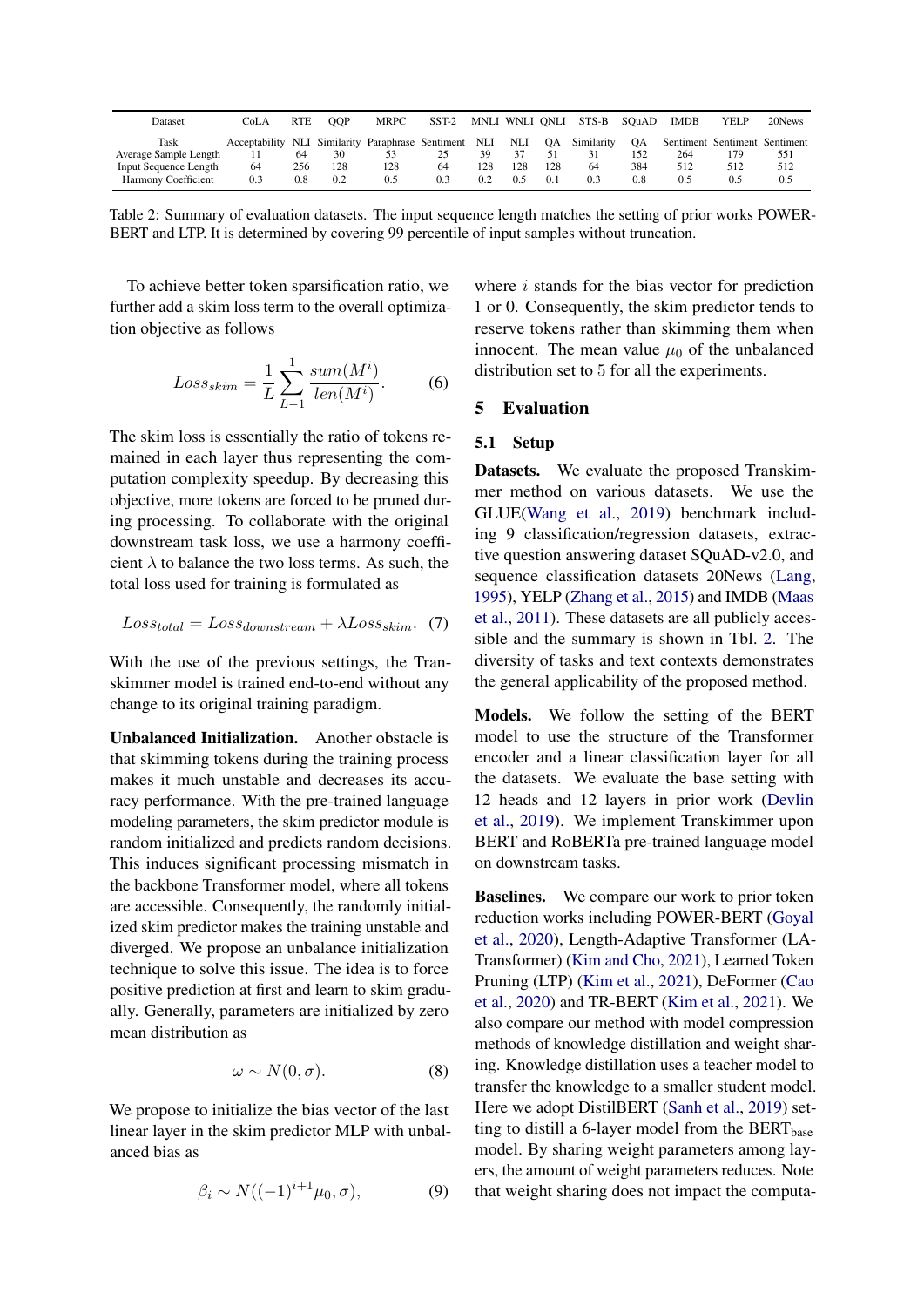<span id="page-6-0"></span>

|                                  | Method                                                                               | Padding                                 | <b>COLA</b><br>Matthews FLOPs Acc. FLOPs Acc. FLOPs F1 FLOPs Acc. FLOPs Acc. FLOPs Acc. FLOPs Acc. FLOPs Pearson FLOPs |                                                                    |              | <b>RTE</b>                                                                            |                      | <b>OOP</b>                                                                                                                                      |      | MRPC                                                                                               |              | $SST-2$                                                                                                                                                                                                                          | MNLI                                                                                                                           |                | WNLI                                                   |      | ONLI                                                                              |                              | STS-B                                                         |
|----------------------------------|--------------------------------------------------------------------------------------|-----------------------------------------|------------------------------------------------------------------------------------------------------------------------|--------------------------------------------------------------------|--------------|---------------------------------------------------------------------------------------|----------------------|-------------------------------------------------------------------------------------------------------------------------------------------------|------|----------------------------------------------------------------------------------------------------|--------------|----------------------------------------------------------------------------------------------------------------------------------------------------------------------------------------------------------------------------------|--------------------------------------------------------------------------------------------------------------------------------|----------------|--------------------------------------------------------|------|-----------------------------------------------------------------------------------|------------------------------|---------------------------------------------------------------|
| <b>BERT</b> <sub>hase</sub>      | <b>Baseline</b><br>DeeBERT<br><b>POWER-BERT</b><br>LAT<br>Transkimmer<br>Transkimmer | Sequence<br>Sequence<br>No.<br>Sequence | 57.8<br>52.3<br>58.9<br>58.9                                                                                           | $1.00\times$<br>$4.50\times$<br>$1.75\times$<br>$18.9 \times 68.9$ | 65.7<br>68.9 | $1.00 \times 91.3$<br>$66.7$ 1.50 $\times$<br>$67.4$ 3.40 $\times$<br>$2.85\times$    | $\sim$<br>90.2       | $1.00\times$<br>$4.50\times$<br>$90.8$ $2.79 \times$<br>$4.67\times$ 90.8 11.72 × 88.5 7.45 × 92.3 10.89 × 83.2 6.65 × 56.3 18.10 × 90.5 6.01 × | 88.9 | $1.0\times$<br>$85.2$ 1.79 $\times$ 91.5<br>$88.1$ $2.70 \times 92.1$<br>$88.5$ $3.13 \times$ 92.3 | 93.0<br>92.8 | $1.00\times$<br>$1.89\times$<br>$2.40\times$<br>$2.90\times$<br>$1.58\times$                                                                                                                                                     | $84.9$ $1.00 \times 56.3$<br>$80.0 \quad 1.59 \times$<br>$83.8$ 2.60 $\times$<br>84.4 $2.80\times$<br>$83.2 \quad 2.02 \times$ | $\sim$<br>56.3 | $.00\times$<br>$5.56\times$                            | 90.1 | $91.4$ 1.00 $\times$<br>87.9 $1.79\times$<br>$2.00\times$<br>$90.5 \t2.33 \times$ | 88.6<br>85.1<br>87.4<br>87.4 | $1.00\times$<br>$2.00\times$<br>$3.45\times$<br>$18.20\times$ |
|                                  | <b>DistilBERT</b><br>+Transkimmer No<br><b>ALBERT</b><br>+Transkimmer No             |                                         | 55.7<br>55.1<br>58.3<br>53.4                                                                                           | $1.98 \times 58.8$<br>$3.52 \times 59.2$<br>$0.99 \times 70.7$     |              | $1.98\times$<br>$4.12\times$<br>$0.99\times$<br>$1.52 \times 71.5$ $1.57 \times 90.2$ | 90.3<br>90.1<br>90.2 | $1.98\times$<br>$4.95\times$<br>$0.99\times$<br>$3.09\times$                                                                                    |      | $90.4 \quad 0.99 \times 90.9$                                                                      |              | $88.3$ $1.98 \times 90.6$ $1.98 \times 87.5$ $1.98 \times 53.5$ $1.98 \times$<br>$87.8$ 9.92 × 89.5 5.01 × 86.7 4.40 × 56.3 10.41 × 87.5 4.04 ×<br>$0.99\times$<br>90.6 $1.94 \times 90.1$ $3.25 \times 81.5$ $1.67 \times 57.7$ | $81.8$ 0.99 $\times$ 56.3                                                                                                      |                | $0.99\times$<br>$6.19\times$                           |      | $89.3$ 1.98 $\times$<br>$89.2 \quad 0.99 \times$<br>$901230 \times$               | 87.0<br>86.5<br>90.4<br>89.8 | $1.98\times$<br>$3.47\times$<br>$0.99\times$<br>$1.46\times$  |
| RoBERTa <sub>hase</sub> Baseline | <b>LTP</b><br>Transkimmer                                                            | Batch<br>No.                            | 61.8<br>61.3                                                                                                           | $1.00\times$                                                       | 78.0         | $1.00 \times$<br>78.0 $1.81\times$                                                    | 90.4<br>89.7         | $1.00\times$<br>$2.10\times$<br>$1.52 \times 76.2$ $1.79 \times 91.0$ $4.92 \times 91.9$ $2.67 \times 93.5$ $2.08 \times$                       | 92.1 | $1.00 \times 94.3$<br>$91.6$ 2.10 $\times$ 93.5                                                    |              | $0.00 \times$<br>$2.09\times$                                                                                                                                                                                                    | $87.5 \quad 1.00 \times \quad 56.6$<br>$86.5$ 1.88 $\times$                                                                    | ٠              | $0.00 \times$<br>86.7 2.19 $\times$ 56.3 8.41 $\times$ | 92.9 | $1.00\times$<br><b>92.0</b> $1.87\times$<br>91.7 $2.85 \times$                    | 90.9<br>90.0<br>90.5         | $1.00\times$<br>$1.95\times$<br>$2.70\times$                  |

Table 3: Performance and FLOPs (speedup) on GLUE benchmark with BERT<sub>base</sub> and RoBERTa<sub>base</sub> as backbone model. Transkimmer is adopted on DistilBERT and ALBERT to shows its applicability to general model compression methods.

<span id="page-6-1"></span>

|                      |                                  | SOuADv2.0 20News |                    |                                                                               | Yelp | <b>IMDB</b> |                    |  |
|----------------------|----------------------------------|------------------|--------------------|-------------------------------------------------------------------------------|------|-------------|--------------------|--|
| Model                | Padding                          | F1.              |                    | FLOPs Acc. FLOPs Acc. FLOPs Acc. FLOPs                                        |      |             |                    |  |
| BERT <sub>base</sub> |                                  |                  |                    | 77.1 $1.00 \times 86.7$ $1.00 \times 69.9$ $1.00 \times 94.0$ $1.00 \times$   |      |             |                    |  |
| TR-BERT              | No.                              |                  |                    | 75.7 $2.08 \times 87.4$ 4.22 $\times$ 70.0 $2.19 \times 93.6$ 2.26 $\times$   |      |             |                    |  |
| POWER-BERT Sequence  |                                  |                  | the company's com- | 86.5 $2.91 \times 67.4$ $2.75 \times 92.1$ $3.05 \times$                      |      |             |                    |  |
| LAT.                 | Batch                            |                  | <b>Contractor</b>  | the contract of the contract of the                                           |      |             | 92.5 $2.70 \times$ |  |
| DeFormer             | Sequence $71.4$ $2.19\times$ - - |                  |                    |                                                                               |      |             |                    |  |
| Transkimmer          | No.                              |                  |                    | 75.7 2.10 \(\times\) 86.1 5.27 \(\times\) 70.1 2.51 \(\times\) 93.7 2.70 \(\) |      |             |                    |  |

Table 4: Performance and FLOPs evaluation on several downstream tasks and datasets with BERT<sub>base</sub> as backbone model. The speedup results are emphasized considering the padding setting.

tion FLOPs (floating-point operations). We evaluate Transkimmer on ALBERT [\(Lan et al.,](#page-10-17) [2020\)](#page-10-17) that shares weight parameters among all layers. To express that token reduction method is compatible with these model compression methods, we further implement Transkimmer method with this works to demonstrate their cooperation effect. Besides, Dee-BERT[\(Xin et al.,](#page-11-2) [2020\)](#page-11-2) is a Transformer early exit baseline which can be regarded as coarse-grained input skimming.

Padding. While processing batched input samples, Transformer models perform a padding operation on the input sequences to align the input length. Sequences are appended with a special padding token *[PAD]* to a predefined sequence length for the convenience of successive computing. This is a trivial setting for general evaluation but could lead to possible pseudo speedup for token reductions works. Because the padded tokens can be pruned without prediction. For the prior works, there are three evaluation settings with reference to padding, padding to a fixed sequence length, padding to mini-batch maximum length and no padding (denoted as Sequence, Batch and No in Fig. [3](#page-6-0) & [4\)](#page-6-1). We indicate the padding methods of prior works and evaluate Transkimmer with different padding settings for a fair comparison. The speedup of padding to mini-batch maximum length setting is related to batch size and processing order of input samples. So it is difficult to make a direct comparison under this setting. However, it can be estimated with padding to fixed sequence length as upper bound and no padding as lower bound. The sequence length on different datasets is determined following prior works' settings [\(Goyal](#page-9-2) [et al.,](#page-9-2) [2020;](#page-9-2) [Kim et al.,](#page-10-3) [2021\)](#page-10-3). We measure the inference FLOPs as a general measurement of the model computational complexity on all platforms. We use the TorchProfile<sup>(?)</sup> tool to calculate the FLOPs for each model.

Training Setting. We implement the proposed method based on open-sourced library from [Wolf](#page-10-18) [et al.](#page-10-18)  $(2020)^1$  $(2020)^1$  $(2020)^1$ . For each baseline model, we use the released pre-trained checkpoints  $2$ . We follow the training setting used by [Devlin et al.](#page-9-0) [\(2019\)](#page-9-0) and [Liu et al.](#page-10-19) [\(2019\)](#page-10-19) to perform the fine-tuning on the above datasets. We perform all the experiments reported with random seed 42. We use four V100 GPUs for training experiments.

The harmony coefficient  $\lambda$  is determined by hyper-parameter grid search on development set with 20% data random picked from training set set. The search space is from 0.1 to 1 with a step of 0.1.

#### 5.2 Overall Results

We show the overall results on several datasets and demonstrate our observations. Tbl. [3](#page-6-0) demonstrates the accuracy and speedup evaluated on GLUE benchmark. And Tbl. [4](#page-6-1) further demonstrates the results on other datasets with longer input.

<span id="page-6-2"></span><sup>&</sup>lt;sup>1</sup>The source code is available at [https://github.](https://github.com/ChandlerGuan/Transkimmer) [com/ChandlerGuan/Transkimmer](https://github.com/ChandlerGuan/Transkimmer).

<span id="page-6-3"></span> $2$ We use pre-trained checkpoints from [Wolf et al.](#page-10-18) [\(2020\)](#page-10-18).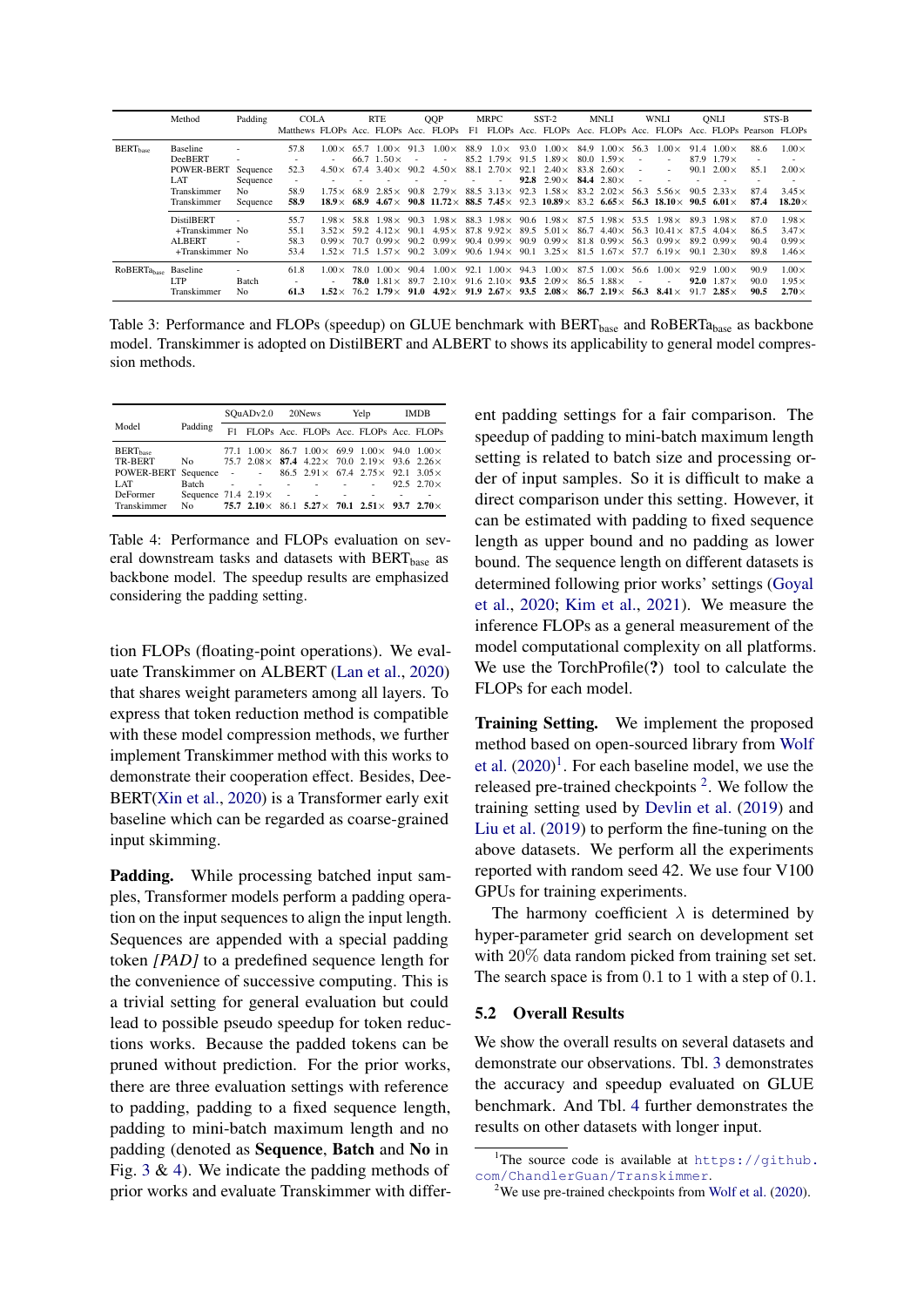<span id="page-7-1"></span>

Figure 3: Trade-off results between accuracy and speedup of MRPC and SQuAD-v2.0 datasets by tuning the harmony coefficient. Note that different padding settings are used for each baseline while Transkimmer doesn't count any padding.

Comparison to vanilla model baseline. Generally, Transkimmer achieves considerably speedup to the vanilla models with a minor accuracy degradation, which is less than  $1\%$  for nearly all cases. The average speedup is  $2.81 \times$  on GLUE benchmark and over  $2 \times$  on the other datasets. This demonstrates the inference efficiency improvement of the Transkimmer input reduction method. We also evaluate Transkimmer with RoBERTa model as backbone and reach 3.24× average speedup on GLUE benchmark. This result further expresses the general applicability of Transkimmer with different Transformer-based pre-trained language models. Among all the datasets we evaluated, Transkimmer tends to have better acceleration ratio on the easier ones. For example, sequence classification tasks like QQP and STS-B are better accelerated than QA or NLI datasets. We suggest that the Transformer backbone is able to process the information at shallower layers and skim the redundant part earlier. This is also demonstrated in the following post-hoc analysis Sec. [5.4.](#page-8-0)

Comparison to input reduction prior works. As shown in Tbl. [3,](#page-6-0) Transkimmer outperforms all the input reduction methods by a margin on GLUE benchmark. To make a fair comparison, we evaluate Transkimmer with two padding settings, padding to fixed sequence length or no padding. For most cases, Transkimmer has better accuracy performance and higher speedup ratio at the same time. When taking the special padding token into account, Transkimmer is able to accelerate

<span id="page-7-0"></span>

Figure 4: Layer-wise skim strategies analysis of datasets from GLUE benchmark. The normalized area under curve is viewed as an approximate speedup ratio with reference to sequence length.

BERT<sub>base</sub> model for  $10.97\times$  on GLUE benchmark. Transkimmer also outperforms the other methods on tasks shown in Tbl. [4.](#page-6-1) TR-BERT has the closet performance compared with Transkimmer but with a much complicated RL paradigm and larger search space.

Comparison to model compression methods. The comparison to two model compression methods is shown in Tbl. [3.](#page-6-0) Transkimmer outperforms the knowledge distillation and weight sharing baseline by a margin. Besides, the dynamic skimming idea itself is orthogonal to this existing model compression methods. To elaborate, we further adopt the proposed Transkimmer method on DistilBERT and ALBERT models. With the proposed end-toend training objective, Transkimmer is easily augmented to these methods. There is also no need to change the original training process. The result shows that the Transkimmer method further accelerates the inference efficiency of compressed models with nearly no extra accuracy degradation.

#### 5.3 Accuracy and Performance Trade-Off

Fig. [3](#page-7-1) demonstrates the accuracy and performance trade-off analysis by tuning the harmony coefficient. We show the results on MRPC and SQuADv2.0 datasets to give comparisons with different baselines. It is shown that Transkimmer achieves a better accuracy to speedup Pareto curve compared to prior works. Transkimmer is able to provide better acceleration gain with less accuracy degradation. Especially, Transkimmer has a  $1.5\times$  speedup without accuracy loss. The result validates our design decisions analyzed in the input reduction search space choices.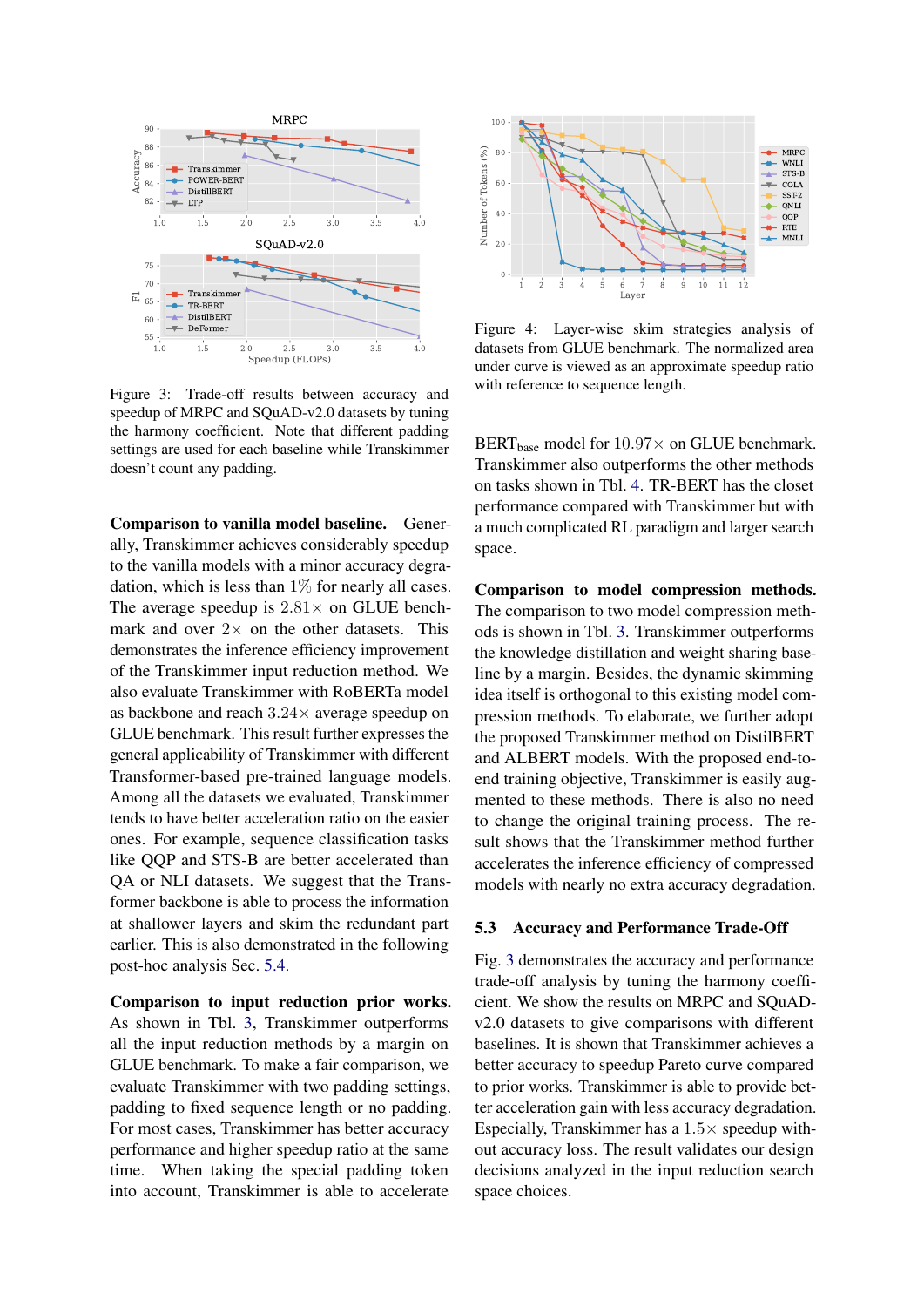<span id="page-8-1"></span>

| Dataset | Example                                                                                                                                                                                                                                                                                                                                                                                                                                                                                                                                                                                                                                                                                                                                                                                                                                                                                 |
|---------|-----------------------------------------------------------------------------------------------------------------------------------------------------------------------------------------------------------------------------------------------------------------------------------------------------------------------------------------------------------------------------------------------------------------------------------------------------------------------------------------------------------------------------------------------------------------------------------------------------------------------------------------------------------------------------------------------------------------------------------------------------------------------------------------------------------------------------------------------------------------------------------------|
| $SST-2$ | <b>[CLS]</b> Even horror fans will most likely not find what they're seeking with trouble every day; the movie lacks both<br>thrills and humor. [SEP]                                                                                                                                                                                                                                                                                                                                                                                                                                                                                                                                                                                                                                                                                                                                   |
| SOuAD   | Question: [CLS] In what country is Normandy located? [SEP]<br>Context: The Normans (Norman: Nourmands; French: Normands; Latin: Normanni) were the people who in<br>the 10th and 11th centuries gave their name to Normandy, a region in France. They were descended from Norse<br>("Norman" comes from "Norseman") raiders and pirates from Denmark, Iceland and Norway who, under their<br>leader Rollo, agreed to swear fealty to King Charles III of West Francia. Through generations of assimilation and<br>mixing with the native Frankish and Roman-Gaulish populations, their descendants would gradually merge with<br>the Carolingian-based cultures of West Francia. The distinct cultural and ethnic identity of the normans emerged<br>initially in the first half of the 10th century, and it continued to evolve over the succeeding centuries. [SEP]<br>Answer: France |

Table 5: Post-hoc case study of SST-2 sentimental analysis and SQuAD QA tasks from Transkimmer model with  $BERT<sub>base</sub> setting.$  The color indicated by the colorbar represents the Transformer layer index where the token is pruned. Specifically, the black tokens are fully processed without being skimmed.

## <span id="page-8-0"></span>5.4 Post-hoc Analysis

Skim Strategy. Fig. [4](#page-7-0) is the result of the number of tokens remained for the processing of each Transformer layer. The normalized area under each curve is a rough approximation of the speedup ratio with reference to the tokens number. By end-to-end optimization, Transkimmer learns significant distinguished strategies on different tasks. On WNLI dataset, over 90% of tokens are pruned within the first 3 layers and guarantees a high acceleration gain. The steer cliff at layer 7 on COLA demonstrates a large portion of skimming at this particular position. We suggest that this is because the processing of contextual information is sufficient for the skimming decision at this specific layer.

Post-Hoc Case Study. Moreover, several posthoc case studies are demonstrated with Tbl. [5.](#page-8-1) In the SST-2 sentimental analysis example, the definite articles and apostrophes are discarded at the beginning. And all words are encoded in contextual hidden states embeddings and gradually discarded except for a few significant key words. Only the special token *[CLS]* is fully processed in this example for final sentimental classification. However, on the token classification task example from SQuAD dataset, all tokens are given to the downstream classifier to predict the answer position. The answer tokens are processed by all Transformer layers. Similarly, the question part is also kept with tokens containing enough information. Another detail worth mentioning is that we use subword tokenization for the SQuAD dataset. As such, subword tokens of the same word might be discarded at different layers. For instance, the word *Francia* is tokenized into *fran-* and *-cia* two subword tokens, which are pruned at layer 4 and 6 respectively.

# 6 Conclusion

Input skimming or dynamic input reduction is an emerging Transformer model acceleration method studied by many works recently. This idea utilizes the semantic structure of language and the syntactic information of the input context for inference acceleration. Compared to static model weight compression methods, input skimming explores the redundancy in the input and hidden state tensors. As such, it is orthogonal and compatible with those model compression algorithms with its dynamic feature.

In this work, we propose an accurate and efficient Transformer inference acceleration method by teaching it how to skim input contents. The proposed Transkimmer method is trained with an easy and end-to-end paradigm. Furthermore, Transkimmer is also generally applicable to various Transformer-based model structures. It is even compatible with the static model compression methods like knowledge distillation and weight sharing. We believe that the above features guarantee the Transkimmer method a wide range of applicable production scenarios.

#### Acknowledgement

This work was supported by the National Key R&D Program of China under Grant 2021ZD0110104, the National Natural Science Foundation of China (NSFC) grant (U21B2017, 62106143, 62072297, and 61832006), and Shanghai Pujiang Program. We would like to thank the reviewers of ACL rolling review for their supportive comments and suggestions. Jingwen Leng and Minyi Guo are the corresponding authors of this paper.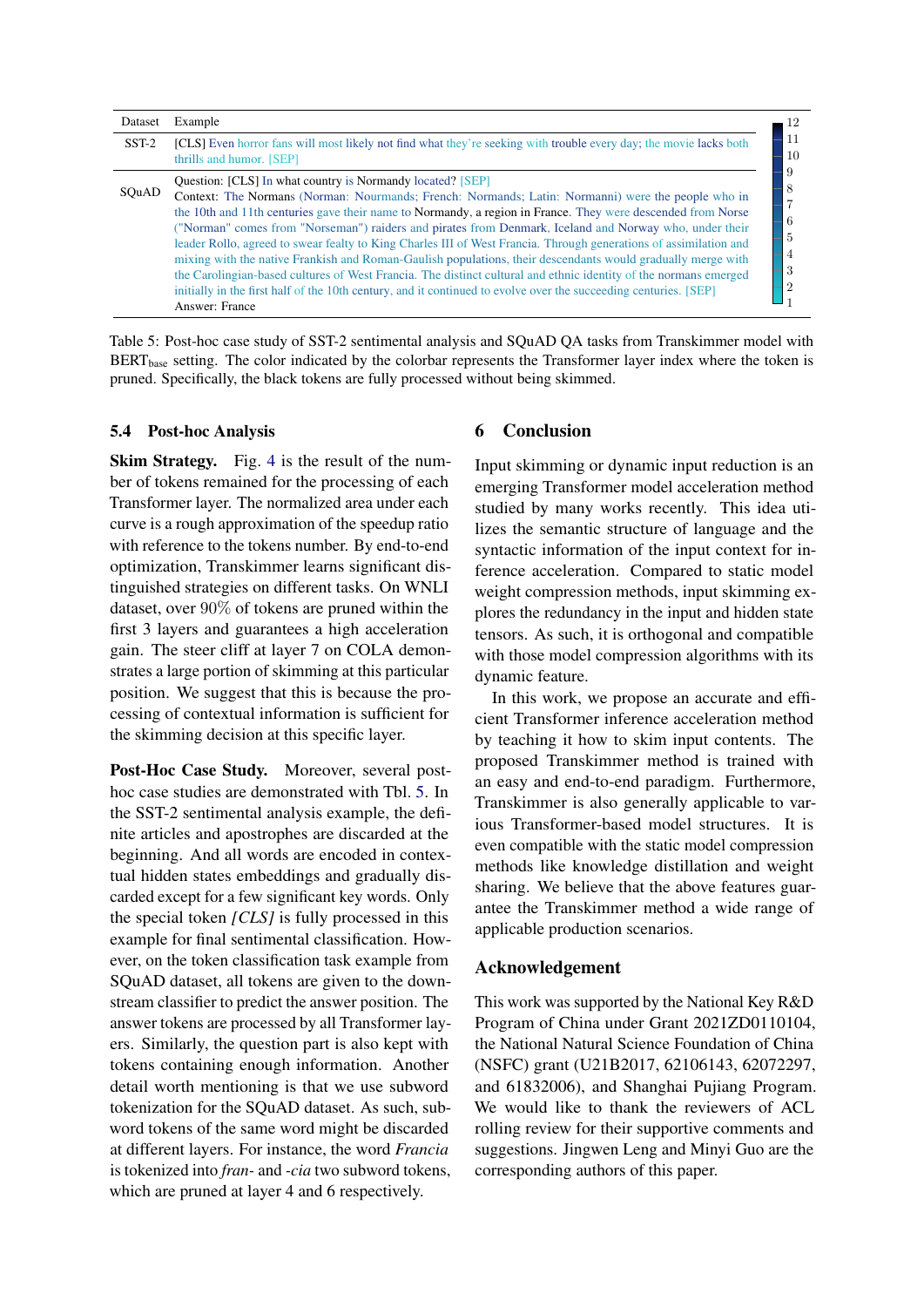## References

- <span id="page-9-17"></span>Jimmy Lei Ba, Jamie Ryan Kiros, and Geoffrey E Hinton. 2016. [Layer normalization.](https://arxiv.org/abs/1607.06450) *arXiv preprint arXiv:1607.06450*.
- <span id="page-9-14"></span>Iz Beltagy, Matthew E Peters, and Arman Cohan. 2020. [Longformer: The long-document transformer.](https://arxiv.org/abs/2004.05150) *arXiv preprint arXiv:2004.05150*.
- <span id="page-9-6"></span>Víctor Campos, Brendan Jou, Xavier Giró-i-Nieto, Jordi Torres, and Shih-Fu Chang. 2018. [Skip RNN:](https://openreview.net/forum?id=HkwVAXyCW) [learning to skip state updates in recurrent neural net](https://openreview.net/forum?id=HkwVAXyCW)[works.](https://openreview.net/forum?id=HkwVAXyCW) In *6th International Conference on Learning Representations, ICLR 2018, Vancouver, BC, Canada, April 30 - May 3, 2018, Conference Track Proceedings*. OpenReview.net.
- <span id="page-9-8"></span>Qingqing Cao, Harsh Trivedi, Aruna Balasubramanian, and Niranjan Balasubramanian. 2020. [De-](https://doi.org/10.18653/v1/2020.acl-main.411)[Former: Decomposing pre-trained transformers for](https://doi.org/10.18653/v1/2020.acl-main.411) [faster question answering.](https://doi.org/10.18653/v1/2020.acl-main.411) In *Proceedings of the 58th Annual Meeting of the Association for Computational Linguistics*, pages 4487–4497, Online. Association for Computational Linguistics.
- <span id="page-9-7"></span>Mostafa Dehghani, Stephan Gouws, Oriol Vinyals, Jakob Uszkoreit, and Lukasz Kaiser. 2019. [Univer](https://openreview.net/forum?id=HyzdRiR9Y7)[sal transformers.](https://openreview.net/forum?id=HyzdRiR9Y7) In *7th International Conference on Learning Representations, ICLR 2019, New Orleans, LA, USA, May 6-9, 2019*. OpenReview.net.
- <span id="page-9-0"></span>Jacob Devlin, Ming-Wei Chang, Kenton Lee, and Kristina Toutanova. 2019. [BERT: Pre-training of](https://doi.org/10.18653/v1/N19-1423) [deep bidirectional transformers for language under](https://doi.org/10.18653/v1/N19-1423)[standing.](https://doi.org/10.18653/v1/N19-1423) In *Proceedings of the 2019 Conference of the North American Chapter of the Association for Computational Linguistics: Human Language Technologies, Volume 1 (Long and Short Papers)*, pages 4171–4186, Minneapolis, Minnesota. Association for Computational Linguistics.
- <span id="page-9-15"></span>Chenhe Dong, Guangrun Wang, Hang Xu, Jiefeng Peng, Xiaozhe Ren, and Xiaodan Liang. 2021. Efficientbert: Progressively searching multilayer perceptron via warm-up knowledge distillation. In *Findings of the Association for Computational Linguistics: EMNLP 2021*, pages 1424–1437.
- <span id="page-9-2"></span>Saurabh Goyal, Anamitra Roy Choudhury, Saurabh Raje, Venkatesan T. Chakaravarthy, Yogish Sabharwal, and Ashish Verma. 2020. [Power-bert: Ac](http://proceedings.mlr.press/v119/goyal20a.html)[celerating BERT inference via progressive word](http://proceedings.mlr.press/v119/goyal20a.html)[vector elimination.](http://proceedings.mlr.press/v119/goyal20a.html) In *Proceedings of the 37th International Conference on Machine Learning, ICML 2020, 13-18 July 2020, Virtual Event*, volume 119 of *Proceedings of Machine Learning Research*, pages 3690–3699. PMLR.
- <span id="page-9-10"></span>Xiaotao Gu, Liyuan Liu, Hongkun Yu, Jing Li, Chen Chen, and Jiawei Han. 2021. [On the transformer](https://doi.org/10.18653/v1/2021.naacl-main.406) [growth for progressive BERT training.](https://doi.org/10.18653/v1/2021.naacl-main.406) In *Proceedings of the 2021 Conference of the North American Chapter of the Association for Computational Linguistics: Human Language Technologies*, pages

5174–5180, Online. Association for Computational Linguistics.

- <span id="page-9-16"></span>Yue Guan, Jingwen Leng, Chao Li, Quan Chen, and Minyi Guo. 2020. [How far does BERT look at:](https://doi.org/10.18653/v1/2020.coling-main.342) [Distance-based clustering and analysis of BERT's](https://doi.org/10.18653/v1/2020.coling-main.342)<br>attention. In *Proceedings of the 28th Interna-*In *Proceedings of the 28th International Conference on Computational Linguistics*, pages 3853–3860, Barcelona, Spain (Online). International Committee on Computational Linguistics.
- <span id="page-9-9"></span>Yue Guan, Zhengyi Li, Jingwen Leng, Zhouhan Lin, Minyi Guo, and Yuhao Zhu. 2021. [Block-skim: Ef](https://arxiv.org/abs/2112.08560)[ficient question answering for transformer.](https://arxiv.org/abs/2112.08560) *arXiv preprint arXiv:2112.08560*.
- <span id="page-9-12"></span>Cong Guo, Bo Hsueh, Jingwen Leng, Yuxian Qiu, Yue Guan, Zehuan Wang, Xiaoying Jia, Xipeng Li, Minyi Guo, and Yuhao Zhu. Accelerating sparse dnn models without hardware-support via tile-wise sparsity. In *2020 SC20: International Conference for High Performance Computing, Networking, Storage and Analysis (SC)*, pages 204–218. IEEE Computer Society.
- <span id="page-9-13"></span>Cong Guo, Yuxian Qiu, Jingwen Leng, Xiaotian Gao, Chen Zhang, Yunxin Liu, Fan Yang, Yuhao Zhu, and Minyi Guo. 2022. [SQuant: On-the-fly data-free](https://openreview.net/forum?id=JXhROKNZzOc) [quantization via diagonal hessian approximation.](https://openreview.net/forum?id=JXhROKNZzOc) In *International Conference on Learning Representations*.
- <span id="page-9-5"></span>Christian Hansen, Casper Hansen, Stephen Alstrup, Jakob Grue Simonsen, and Christina Lioma. 2019. [Neural speed reading with structural-jump-lstm.](https://openreview.net/forum?id=B1xf9jAqFQ) In *7th International Conference on Learning Representations, ICLR 2019, New Orleans, LA, USA, May 6-9, 2019*. OpenReview.net.
- <span id="page-9-11"></span>Xuanli He, Iman Keivanloo, Yi Xu, Xiang He, Belinda Zeng, Santosh Rajagopalan, and Trishul Chilimbi. 2021. [Magic pyramid: Accelerating inference with](https://arxiv.org/abs/2111.00230) [early exiting and token pruning.](https://arxiv.org/abs/2111.00230) *arXiv preprint arXiv:2111.00230*.
- <span id="page-9-18"></span>Dan Hendrycks and Kevin Gimpel. 2016. [Gaus](https://arxiv.org/abs/1606.08415)[sian error linear units \(gelus\).](https://arxiv.org/abs/1606.08415) *arXiv preprint arXiv:1606.08415*.
- <span id="page-9-1"></span>Sepp Hochreiter and Jürgen Schmidhuber. 1997. Long short-term memory. *Neural computation*, 9(8):1735–1780.
- <span id="page-9-4"></span>Eric Jang, Shixiang Gu, and Ben Poole. 2017. [Categor](https://openreview.net/forum?id=rkE3y85ee)[ical reparameterization with gumbel-softmax.](https://openreview.net/forum?id=rkE3y85ee) In *5th International Conference on Learning Representations, ICLR 2017, Toulon, France, April 24-26, 2017, Conference Track Proceedings*. OpenReview.net.
- <span id="page-9-3"></span>Gyuwan Kim and Kyunghyun Cho. 2021. [Length](https://doi.org/10.18653/v1/2021.acl-long.508)[adaptive transformer: Train once with length drop,](https://doi.org/10.18653/v1/2021.acl-long.508) [use anytime with search.](https://doi.org/10.18653/v1/2021.acl-long.508) In *Proceedings of the 59th Annual Meeting of the Association for Computational Linguistics and the 11th International Joint Conference on Natural Language Processing (Volume 1: Long Papers)*, pages 6501–6511, Online. Association for Computational Linguistics.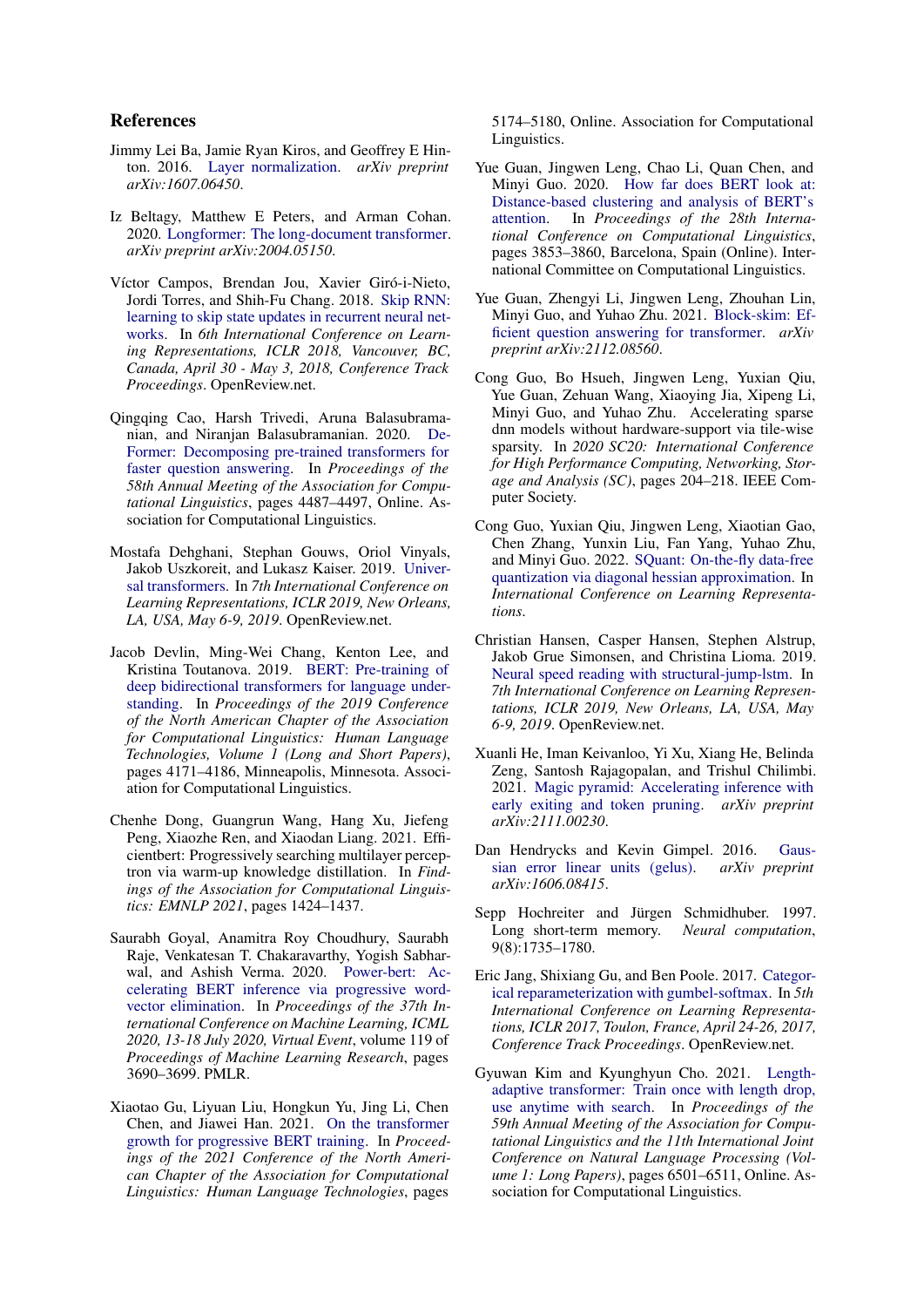- <span id="page-10-3"></span>Sehoon Kim, Sheng Shen, David Thorsley, Amir Gholami, Woosuk Kwon, Joseph Hassoun, and Kurt Keutzer. 2021. [Learned token pruning for transform](https://arxiv.org/abs/2107.00910)[ers.](https://arxiv.org/abs/2107.00910) *arXiv preprint arXiv:2107.00910*.
- <span id="page-10-13"></span>Nikita Kitaev, Lukasz Kaiser, and Anselm Levskaya. 2020. [Reformer: The efficient transformer.](https://openreview.net/forum?id=rkgNKkHtvB) In *8th International Conference on Learning Representations, ICLR 2020, Addis Ababa, Ethiopia, April 26- 30, 2020*. OpenReview.net.
- <span id="page-10-17"></span>Zhenzhong Lan, Mingda Chen, Sebastian Goodman, Kevin Gimpel, Piyush Sharma, and Radu Soricut. 2020. [ALBERT: A lite BERT for self-supervised](https://openreview.net/forum?id=H1eA7AEtvS) [learning of language representations.](https://openreview.net/forum?id=H1eA7AEtvS) In *8th International Conference on Learning Representations, ICLR 2020, Addis Ababa, Ethiopia, April 26-30, 2020*. OpenReview.net.
- <span id="page-10-15"></span>Ken Lang. 1995. Newsweeder: Learning to filter netnews. In *Machine Learning Proceedings 1995*, pages 331–339. Elsevier.
- <span id="page-10-1"></span>Zhouhan Lin, Minwei Feng, Cícero Nogueira dos Santos, Mo Yu, Bing Xiang, Bowen Zhou, and Yoshua [A structured self-attentive sen](https://openreview.net/forum?id=BJC_jUqxe)[tence embedding.](https://openreview.net/forum?id=BJC_jUqxe) In *5th International Conference on Learning Representations, ICLR 2017, Toulon, France, April 24-26, 2017, Conference Track Proceedings*. OpenReview.net.
- <span id="page-10-8"></span>Weijie Liu, Peng Zhou, Zhiruo Wang, Zhe Zhao, Haotang Deng, and Qi Ju. 2020. [FastBERT: a self](https://doi.org/10.18653/v1/2020.acl-main.537)[distilling BERT with adaptive inference time.](https://doi.org/10.18653/v1/2020.acl-main.537) In *Proceedings of the 58th Annual Meeting of the Association for Computational Linguistics*, pages 6035– 6044, Online. Association for Computational Linguistics.
- <span id="page-10-19"></span>Yinhan Liu, Myle Ott, Naman Goyal, Jingfei Du, Mandar Joshi, Danqi Chen, Omer Levy, Mike Lewis, Luke Zettlemoyer, and Veselin Stoyanov. 2019. [Roberta: A robustly optimized bert pretraining ap](https://arxiv.org/abs/1907.11692)[proach.](https://arxiv.org/abs/1907.11692) *arXiv preprint arXiv:1907.11692*.
- <span id="page-10-16"></span>Andrew L. Maas, Raymond E. Daly, Peter T. Pham, Dan Huang, Andrew Y. Ng, and Christopher Potts. 2011. [Learning word vectors for sentiment analy](https://aclanthology.org/P11-1015)[sis.](https://aclanthology.org/P11-1015) In *Proceedings of the 49th Annual Meeting of the Association for Computational Linguistics: Human Language Technologies*, pages 142–150, Portland, Oregon, USA. Association for Computational Linguistics.
- <span id="page-10-6"></span>Priyadarshini Panda, Abhronil Sengupta, and Kaushik Roy. 2016. Conditional deep learning for energyefficient and enhanced pattern recognition. In *2016 Design, Automation & Test in Europe Conference & Exhibition (DATE)*, pages 475–480. IEEE.
- <span id="page-10-2"></span>David E Rumelhart, Geoffrey E Hinton, and Ronald J Williams. 1986. Learning representations by backpropagating errors. *nature*, 323(6088):533–536.
- <span id="page-10-12"></span>Victor Sanh, Lysandre Debut, Julien Chaumond, and Thomas Wolf. 2019. [Distilbert, a distilled version](https://arxiv.org/abs/1910.01108) [of bert: smaller, faster, cheaper and lighter.](https://arxiv.org/abs/1910.01108) *arXiv preprint arXiv:1910.01108*.
- <span id="page-10-4"></span>Min Joon Seo, Sewon Min, Ali Farhadi, and Hannaneh Hajishirzi. 2018. [Neural speed reading via skim-rnn.](https://openreview.net/forum?id=Sy-dQG-Rb) In *6th International Conference on Learning Representations, ICLR 2018, Vancouver, BC, Canada, April 30 - May 3, 2018, Conference Track Proceedings*. OpenReview.net.
- <span id="page-10-10"></span>Yi Tay, Mostafa Dehghani, Dara Bahri, and Donald Metzler. 2020. Efficient transformers: A survey. *arXiv e-prints*, pages arXiv–2009.
- <span id="page-10-7"></span>Surat Teerapittayanon, Bradley McDanel, and Hsiang-Tsung Kung. 2016. Branchynet: Fast inference via early exiting from deep neural networks. In *2016 23rd International Conference on Pattern Recognition (ICPR)*, pages 2464–2469. IEEE.
- <span id="page-10-0"></span>Ashish Vaswani, Noam Shazeer, Niki Parmar, Jakob Uszkoreit, Llion Jones, Aidan N. Gomez, Lukasz Kaiser, and Illia Polosukhin. 2017. [Attention is all](https://proceedings.neurips.cc/paper/2017/hash/3f5ee243547dee91fbd053c1c4a845aa-Abstract.html) [you need.](https://proceedings.neurips.cc/paper/2017/hash/3f5ee243547dee91fbd053c1c4a845aa-Abstract.html) In *Advances in Neural Information Processing Systems 30: Annual Conference on Neural Information Processing Systems 2017, December 4- 9, 2017, Long Beach, CA, USA*, pages 5998–6008.
- <span id="page-10-14"></span>Alex Wang, Amanpreet Singh, Julian Michael, Felix Hill, Omer Levy, and Samuel R. Bowman. 2019. [GLUE: A multi-task benchmark and analysis plat](https://openreview.net/forum?id=rJ4km2R5t7)[form for natural language understanding.](https://openreview.net/forum?id=rJ4km2R5t7) In *7th International Conference on Learning Representations, ICLR 2019, New Orleans, LA, USA, May 6-9, 2019*. OpenReview.net.
- <span id="page-10-11"></span>Chunpei Wang and Xiaowang Zhang. 2020. Q-bert: A bert-based framework for computing sparql similarity in natural language. In *Companion Proceedings of the Web Conference 2020*, pages 65–66.
- <span id="page-10-5"></span>Hanrui Wang, Zhekai Zhang, and Song Han. 2021. Spatten: Efficient sparse attention architecture with cascade token and head pruning. In *2021 IEEE International Symposium on High-Performance Computer Architecture (HPCA)*, pages 97–110. IEEE.
- <span id="page-10-18"></span>Thomas Wolf, Lysandre Debut, Victor Sanh, Julien Chaumond, Clement Delangue, Anthony Moi, Pierric Cistac, Tim Rault, Remi Louf, Morgan Funtowicz, Joe Davison, Sam Shleifer, Patrick von Platen, Clara Ma, Yacine Jernite, Julien Plu, Canwen Xu, Teven Le Scao, Sylvain Gugger, Mariama Drame, Quentin Lhoest, and Alexander Rush. 2020. [Trans](https://doi.org/10.18653/v1/2020.emnlp-demos.6)[formers: State-of-the-art natural language process](https://doi.org/10.18653/v1/2020.emnlp-demos.6)[ing.](https://doi.org/10.18653/v1/2020.emnlp-demos.6) In *Proceedings of the 2020 Conference on Empirical Methods in Natural Language Processing: System Demonstrations*, pages 38–45, Online. Association for Computational Linguistics.
- <span id="page-10-9"></span>Zhanghao Wu, Zhijian Liu, Ji Lin, Yujun Lin, and Song Han. 2020. [Lite transformer with long-short](https://openreview.net/forum?id=ByeMPlHKPH) [range attention.](https://openreview.net/forum?id=ByeMPlHKPH) In *8th International Conference on*